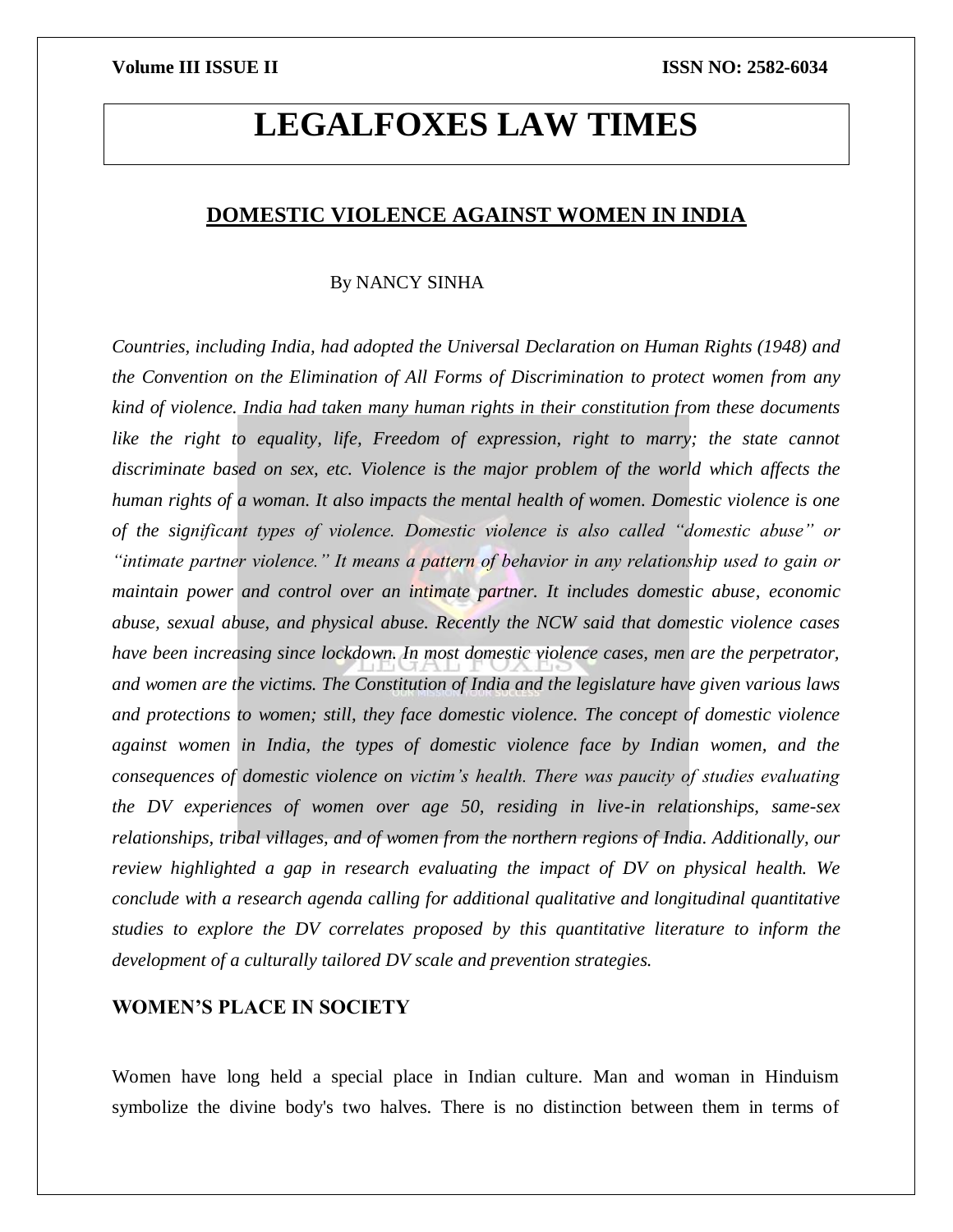superiority or inferiority. Super-women like Gargi, Maitreyi, and Sulabha, who had considerably higher intellectual abilities than regular mortals, are documented in Hindu history. Saraswati, Durga, Laxmi, Kali, and other female deities are venerated throughout the country. According to the Mahabharat, honoring women is equivalent to worshiping the goddess of prosperity. On the other hand, since the period of the Rig Veda, the patriarchal system has persisted. Males created customs and values to benefit men. Women suffer in silence as a result of discrimination Historically, Indian women have been forced to play dual roles. To guarantee that women efficiently play their traditional responsibilities of nurturing as daughters, mothers, wives, and daughters-in-law, the power of a woman is evoked. The stereotype of "a weak and helpless woman," on the other hand, is promoted to secure complete reliance on the male sex.<sup>1</sup>

Violence against women occurs throughout the life cycle from prebirth, infancy, childhood, adolescence, adulthood to senescence.<sup>2</sup> Most of the data are believed to be unreliable as many cases go unreported. Cases of violence against women are steadily increasing in the country. According to the National Crime Record Bureau, India, there is one dowry death in the country every 78 h, one act of sexual harassment every 59 min, one rape every 34 min, one act of torture every 12 min and almost one in every three married women experienced domestic violence.<sup>3</sup> The India-survey of abuse in the family environment (India-survey of abuse in the family environment) is a population-based, multicenter collaborative initiative on the study of abuse in the family environment. It looked at the link between bad mental health and the study. A total of 9938 women took part (from rural, urban slum, urban non slum areas). During their marriage, 40% of respondents said they had been subjected to any form of violence. Sixty-six percent of those surveyed had self-report questionnaire results suggesting poor mental health.

# **DOMESTIC VIOLENCE**

 $\overline{a}$ 

The home is often equated with a sanctuary, a place where individuals seek love, safety, security

<sup>&</sup>lt;sup>1</sup> Thara R. *A Study of Disabled Women*. Chennai (India): SCARF; 1997-1998. A study of mentally ill disabled women who have been separated/divorced.

<sup>2</sup> Florence: Innocenti Digest, No 6. UNICEF Innocenti Research Center; 2000. United Nations International Children's Emergency Fund (UNICEF). Domestic Violence Against Women and Girls. Magnitude of Problem; pp. 4–7

<sup>&</sup>lt;sup>3</sup> National Crime Record Bureau, Crime in India, 1997, Ministry of Home Affairs. 2000<sup>4</sup> Kumar S, Jeyaseelan L, Suresh S, Ahuja RC. Domestic violence and its mental health correlates in Indian women. *Br J Psychiatry.*  2005;187:62–7.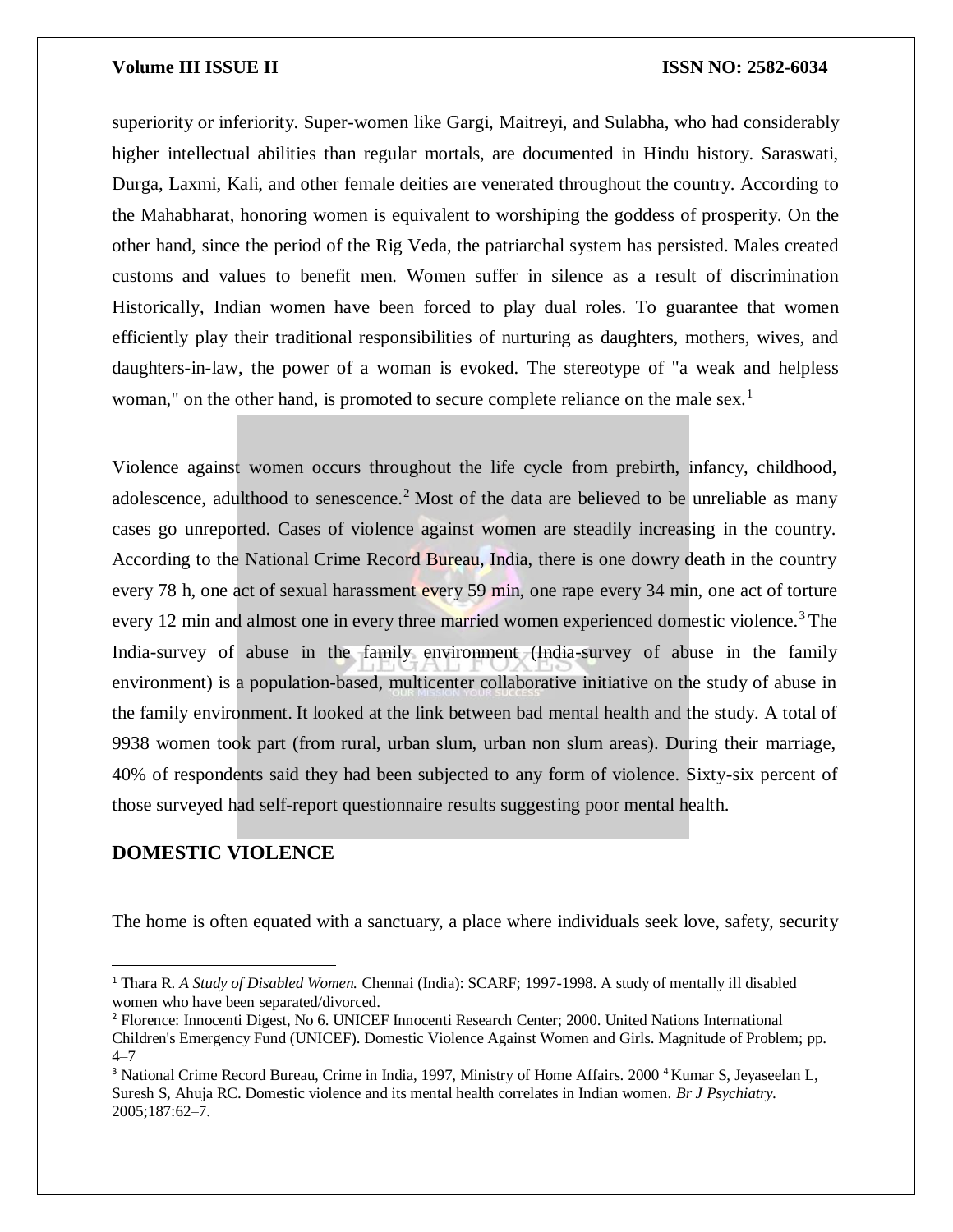and shelter. For some women, the home is a place that imperils lives and breeds some of the most drastic forms of violence perpetrated against girls and women. Violence is usually perpetrated by males who are, or who have been in positions of trust and intimacy and power e.g. husbands, fathers, fathers-in-law, stepfathers, brothers, uncles, sons, or other relatives.

#### **● TYPES OF DOMESTIC VIOLENCE**

# PHYSICAL VIOLENCE

It means that the perpetrator uses force against the victim, which causes injury and hurt. The general definition of physical violence is that of an act or conduct causing bodily pain, harm, or danger to life, limb, or health—for example, slapping, criminal force, and assault, etc. It also includes sleep deprivation, being forced to take drugs or alcohol, and being denied medical care by their husbands. According to World Health Organisation, 38% of females are murdered by their intimate partners. During pregnancy, women are facing a lot of physical violence in India.

## EMOTIONAL ABUSE

LEGAL FOXES .

According to the Istanbul convention, psychological violence means the intentional conduct of seriously impairing a person's psychological integrity through coercion or threat. It includes threats, criticism, separation, public modification, steady personal devolution, controlling behavior, harassment, verbal abuse, etc. Due to the emotional abuse, women face anxiety, fear, emotional distress, depression, suicidal thoughts, eating disorders, etc.

### SEXUAL ASSUALT

According to the world health organization, it means a sexual act, an attempt to obtain a sexual act, and wanted a sexual comment. It includes sexual/reproductive coercion, marital rape, sexual touching or non-physical events, etc.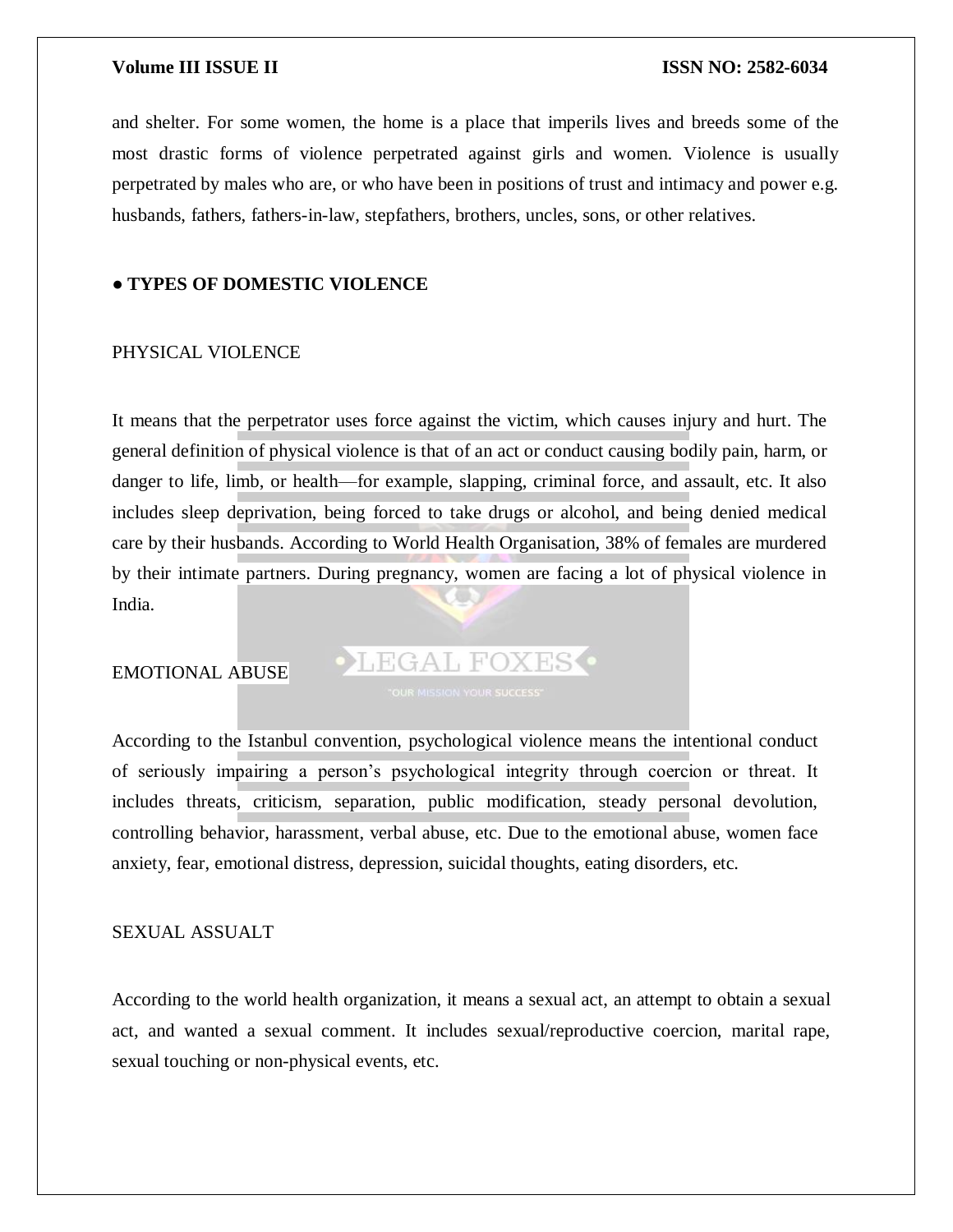# ECONOMIC ABUSE

Economic abuse is also called financial abuse. It means one partner has control over the other partner's access to economic resources. During this lockdown, women face economic abuse because they lost their jobs and increased their dependency on the perpetrator's income. It includes exploiting the resources of victims (valuable things, money, pension books, etc.), forcing or pressurizing the family members of the victims to sell the properties, preventing the victims from obtaining education, etc.

#### **SEXUAL HARRASHMENT IN WORK PLACE**

A social worker (BD) was gang-raped by a group of the upper class, influential men, because she had tried to stop the practice of child marriage. The accused was acquitted by the trial court. This inspired several women's groups and NGOs to file a petition in the Supreme Court under the collective platform of Vishaka (Vishaka and others vs. State of Rajasthan and others)<sup>4</sup> It is a landmark case as it was the basis for Supreme Court guidelines on sexual harassment at workplace.

LEGAL FOXES O

# **DOWRY RELATED VIOLENCE**

 $\overline{\phantom{a}}$ 

Dowry-related violence is a serious problem that affects the lives of women and girls. Dowry includes gifts, money, goods, or property given from the bride's family to the groom or in-laws before, during or any time after the marriage. The rate that a family pays in dowry can carry significant symbolic weight where the "greater the dowry results, better the status in the family.<sup>5</sup>. However, while providing a large dowry may act as a status symbol, it primarily serves to commodify women, equating their worth as a human being to the value of the dowry. The

<sup>4</sup> Vishakha and others V. State of Rajasthan and others, AIR 1997 SC 3011 at 3012, 3013. 1997. [Last accessed on 2014 Oct 21].

<sup>5</sup> Sadia Gondal, The Dowry System in India: Problem of Dowry Deaths, 1 J. Indian Stud 37, 37 (2015).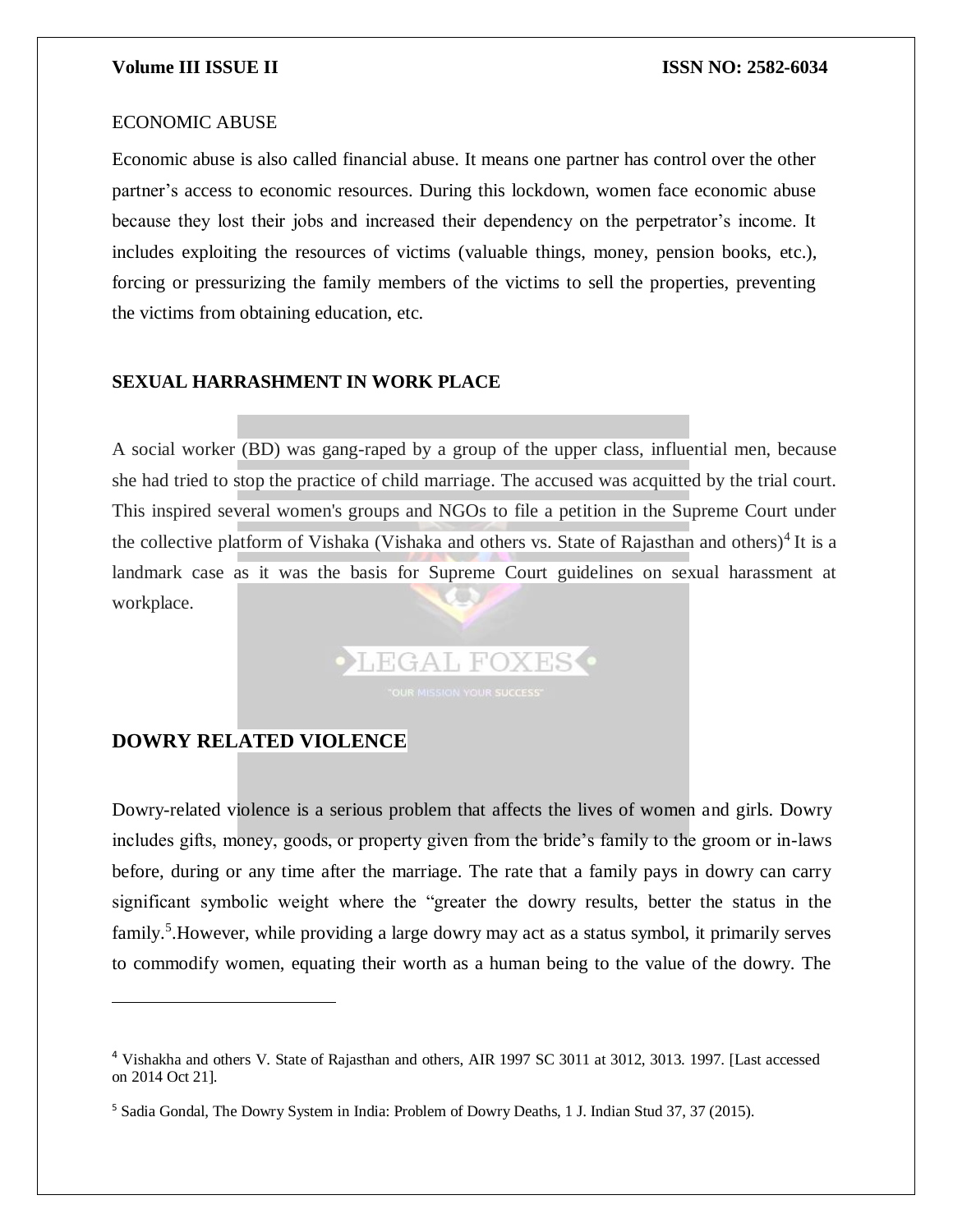$\overline{a}$ 

value of the dowry is often linked not only to the family's social status, but also to a woman's physical looks and education. Effectively, dowry dehumanizes women by treating them as chattel. The age-old practice of dowry has persisted and driven many women to suicide<sup>6</sup>. In 50 district court judgments, 1987–1989, Maharashtra, West India, there was dowry related violence. 120 cases of dowry deaths and 20 cases of intentional injury related to dowry were identified. There were intentional injuries, including physical violence (59%), mental torture 28%, molestation by family members and perversity (10%), and starving 3%.The causes of death in the women who died were: Burns 46% and drowning 34%. It is worth noting that the women were very young-88% below 25 years; 58% of them were childless, and 22% had only female children. Harassment by in-laws on issues related to dowry emerged as a risk factor for poor mental health. It is characteristic of the Indian setting. Dowry related violence is on the rise in India. More than 5000 women are killed annually by their husbands and in-laws, who burn them in "accidental" kitchen fires if their ongoing demands for dowry before and after marriage are not met. On an average five women a day are burned, and many more cases go unreported.

# **CONSEQUENCES OF DOMESTIC VIOLENCE**

EGAL FOXES

In general, victims of repeated violence experience more serious consequences than victims of one-time incidents. Women with a history of intimate partner violence are more likely to display behaviors that lead to further health risks such as substance abuse, alcoholism, and suicide attempts. Intimate partner violence is also associated with a variety of negative health behaviors; studies show that the more severe the violence, the stronger its relationship to negative health behaviors by victims. Some victims may engage in high-risk sexual behaviors such as unprotected sex, decreased condom use, early sexual initiation, choosing unhealthy or multiple sexual partners, or trading sex for food, money, or other items. There is often an increased use of harmful substances and illicit drug use, alcohol abuse, and driving while intoxicated. Victims of intimate partner violence may also engage in unhealthy diet-related behaviors such as smoking, fasting, vomiting, overeating, and abuse of diet pills. They may also overuse health services Women who experience severe aggression by men, such as not being

<sup>6</sup> Kumari R. New Delhi (India): Radiant; 1989. Brides are not for Burning: Dowry Victims in India.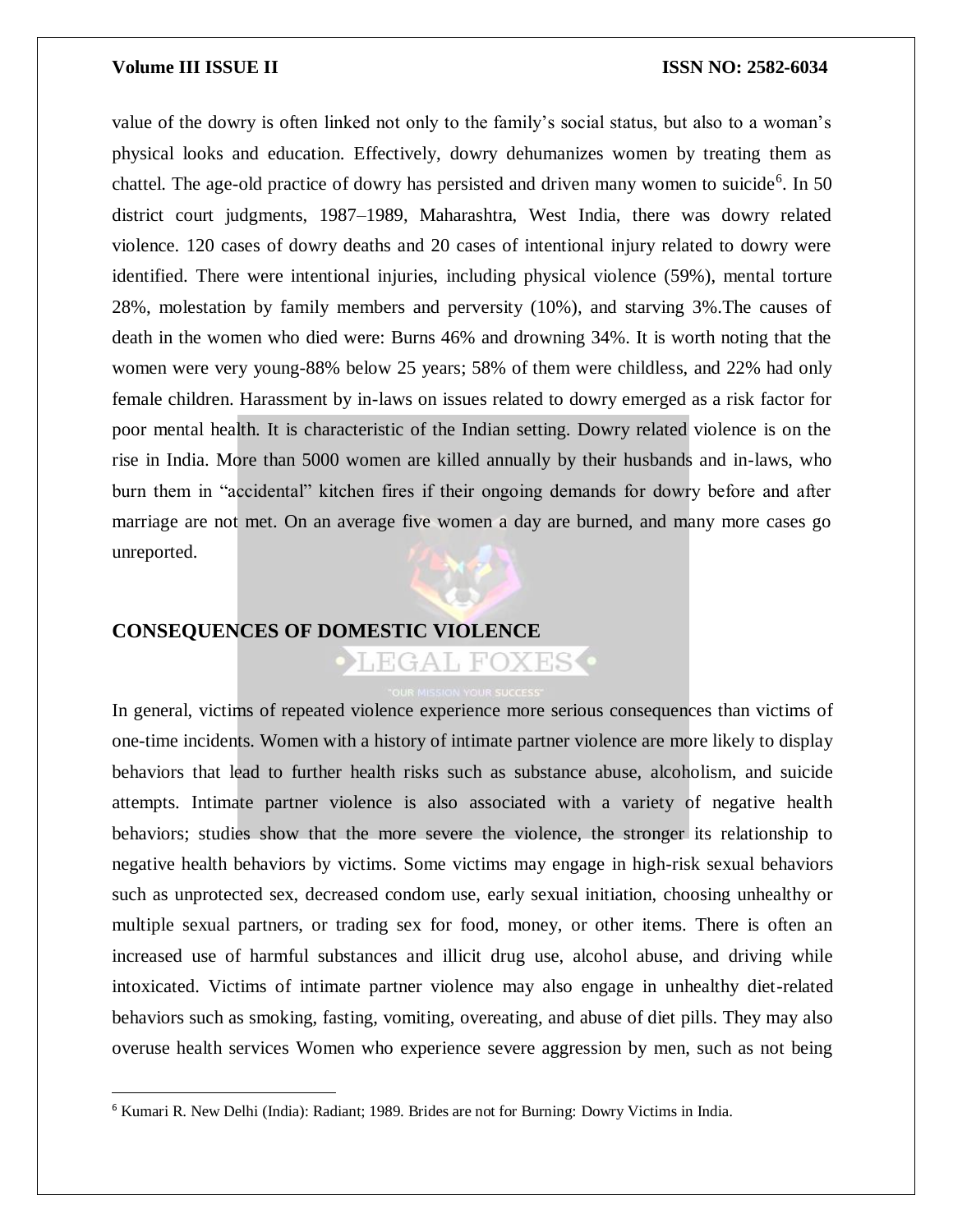allowed to go to work or school or having their lives or their children's lives threatened, are more likely to have been unemployed in the past and be receiving public assistance (CDC,  $2015a$ ,  $2003$ <sup>7</sup>. They may have restricted access to services, strained relationships with healthcare providers and employers, and be isolated from social networks.

# **NATIONALAND INTERNATIONAL LAWS ON DOMESTIC VIOLENCE**

Domestic violence has been discussed by members of the UN Charter (1945) and the Universal Declaration on human rights (1948). These documents have given various human rights to women and men.

# **INDIA:**

The Constitution of India has given various rights to its citizens like the right to equality under article 14, prohibition of discrimination on the ground of religion, race, caste, sex, or place of birth under article 15, the state shall make special provisions for women and children under article 15(3), right to life under article 21, etc. The legislature enacted the Protection of Women from Domestic Violence Act, 2005, for protecting women from domestic abuse. Domestic abuse includes physical, verbal, emotional, sexual, or economic abuse. The aggrieved party women can file the complaint of domestic violence under this act. The magistrate can pass the protection orders, residence orders, and compensation orders in favor of the victims.

# **USA:**

 $\overline{a}$ 

In 1983, the US had recognized domestic violence as the worst problem among spouses. It affects the rights and mental health of the female section. Congress had passed the violence against women act in 1994. In this act, domestic violence is a national crime. The majority of the crime will be handled by the state and local authorities, and this federal law will help them while taking the domestic violence cases. The court can pass the restitution orders to pay the victim's losses. The accused will pay the cost for medical or psychological care, transportation, physical

<sup>7</sup> Autry L. (2013). "Kentucky Lawmaker Hopes 2014 Is the Year for Domestic Violence Legislation." WKU Public Radio News. Retrieved April 19, 2016 from http://wkyufm.org/post/kentucky-lawmaker-hopes-2014-year-domesticviolence-legislation.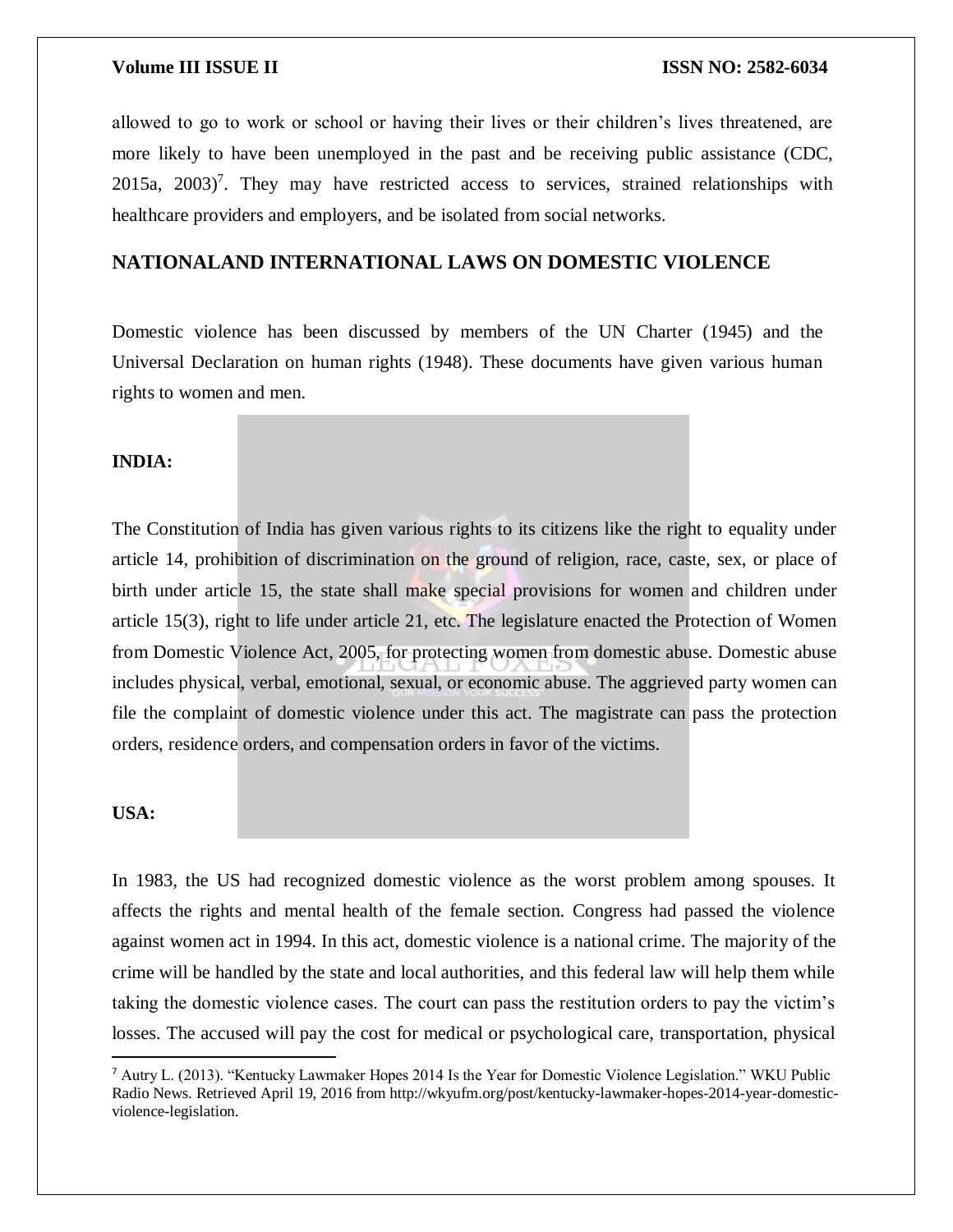therapy, temporary housing, childcare expenses, attorney fees, expenditure incurred in obtaining a civil protection order, income loss of the victim, and other losses suffered by the victim.

### **UK:**

The Parliament passed the Domestic Violence, Crime and Victims Act 2004. It gives legal protection and assistance to the victims of the crime, especially domestic violence. Recently Domestic Abuse Act 2021 was passed by parliament to protect the rights of the victim of domestic violence. According to this act, domestic abuse includes abusive behaviour, physical or sexual abuse, violent or threatening behaviour, controlling or coercive behaviour, economic abuse, psychological abuse, etc.

### **AUSTRALIA:**

The legislature passed Crimes (Domestic and Personal Violence) 2007 No 18. This act aims to ensure the safety and protection of all persons facing domestic violence, reduce the crime of domestic violence or abuse, and followed the principles of the Convention on the Elimination of all Forms of Discrimination against Women.

EGAL FOX

#### **CONCLUSION**

The constitution and legislature of India have been giving laws and protection to women since independence; still, women are facing domestic violence from husband families. There is a clear indication in India that matrimonial homes are still unsafe for women.The government has started multiple plans like awareness programs, national news channels, radio channels, and social media platforms that solve domestic violence. The results of the pilot study show that domestic violence against women is a significant issue in India. Participants have some idea about the concept of domestic violence but do not know about laws. Government, schools, parents, and society are responsible for women's health which is affected by violence. It is because they didn't do any awareness programs, medical counseling for victims, etc. It's time to recognize that women are the victims of severe kinds of violence. Women who experience domestic violence continue to carry a stigma in countries such as India where significant parts